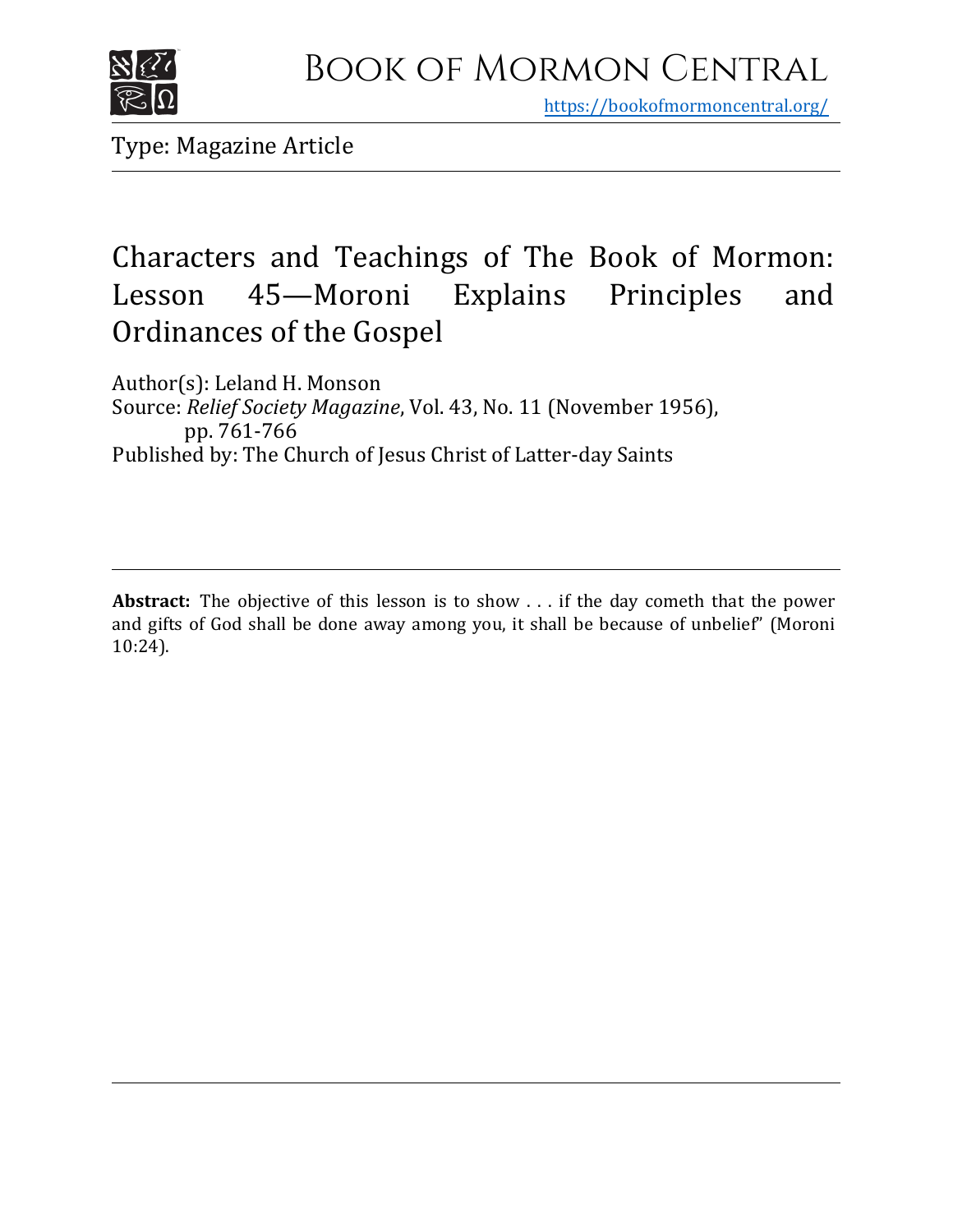

# $\partial$ *heology*—Characters and Teachings of The Book of Mormon

Lesson 45—Moroni Explains Principles and Ordinances of the Gospel

*Elder Leland H. Monson*

(Text: The Book of Mormon: the Book of Mormon, chapters 8 and 9; the Book of Ether, chapters <sup>5</sup> and 12:5-41; the Book of Moroni, chapters 1-7, and chapter 10)

For Tuesday, February 5, 1957

Objective: To show ". . . if the day cometh that the power and gifts of God shall be done away among you, it shall be because of unbelief" (Moroni 10:24).

*Moroni the Last Nephite Survivor*

pOR <sup>a</sup> period of at least twentyone years (400-421 A.D.), Moroni, son of Mormon, roamed the wilderness and the plains, as the last, sad survivor of a once mighty people. (See Mormon 8:3-6.) He was a wayfarer, living a lonesome and a forlorn life; a hunted man, for he knew that if the Lamanites found him they would kill him. The manner of his death is still a mystery.

After the battle of Cumorah, fought in  $385$  A.D., in which Moroni led ten thousand people, he was given custody of the sacred records, the brass plates, the twenty-four gold plates, the large plates of Nephi, and the plates of Mormon, including the small plates of Nephi.

Moroni studied the records and familiarized himself with the prophecies foretelling the destruction of his people and with the history of the Nephites and the Jaredites. He engraved an abridgment of the Jaredites, recorded on the twenty-four gold plates, upon his father's plates. This abridgment, the Book of Ether, was the first book we read in this course of study. It is a summary of a great civilization that suffered extinction because the people sought for blood and revenge (Moroni 9:23), and because they refused to serve the God of this land who is Jesus Christ.

*Moroni Finishes His Father's Book*

Before engraving the history of the Jaredites on Mormon'<sup>s</sup> plates, Moroni wrote two chapters (chapters eight and nine) to conclude his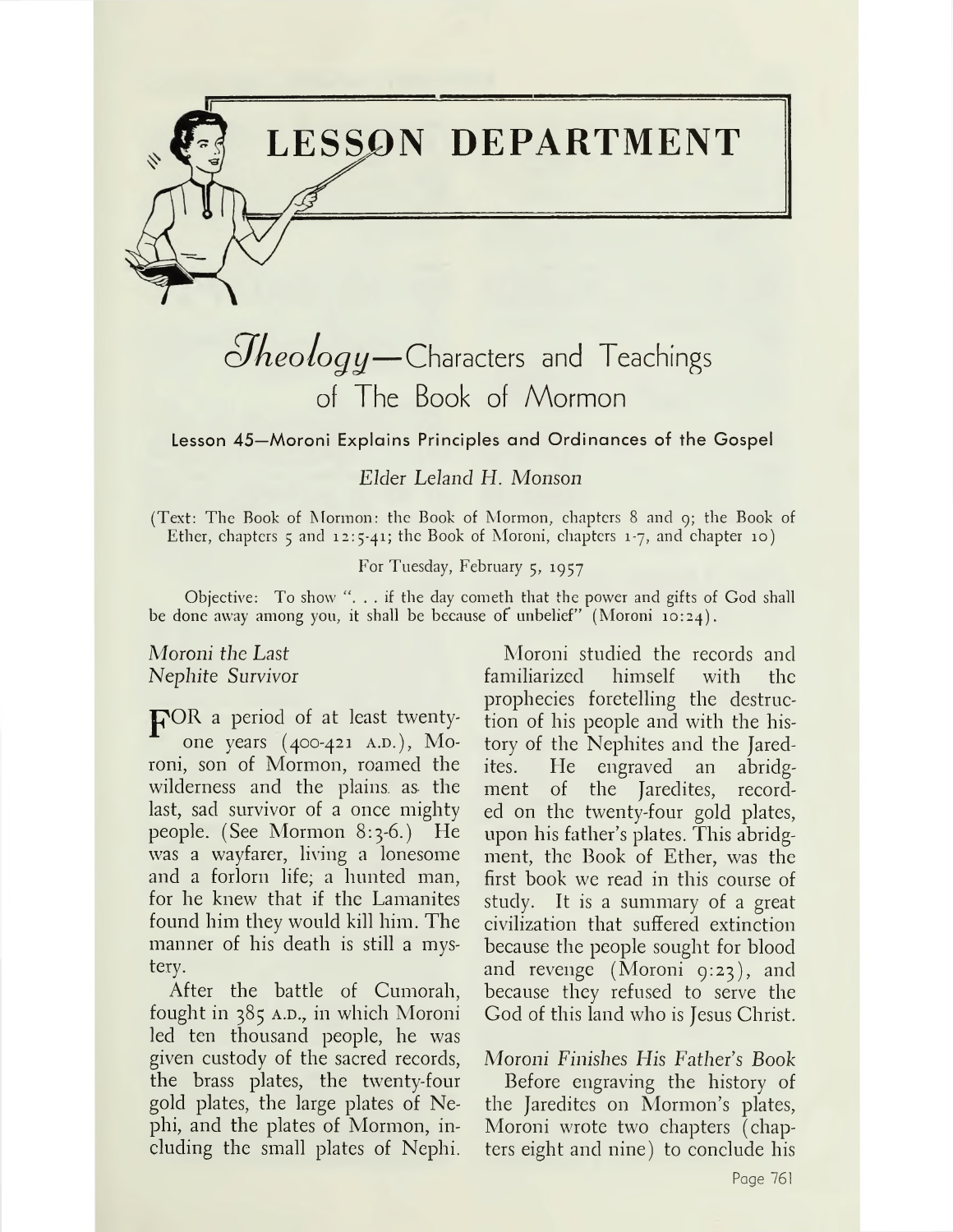father's book, the Book of Mormon. In these two chapters, he recounts the death of his father and all other Nephites save himself:

And my father also was killed by them, and I even remain alone to write the sad tale of the destruction of my people. But behold, they are gone, and I fulfil the commandment of my father. And whether they will slay me, I know not (Mormon  $8:3$ .

*Conditions in Latter Days Given*

Moroni relates the conditions that would exist when his father's record would come forth, he gives his testimony concerning the three Nephites and Jesus Christ, and addresses unbelievers.

Moroni writes:

Behold, I speak unto you as if ye were present, and yet ye are not. But behold, Jesus Christ hath shown you unto me, and I know your doing (Mormon 8:35).

There was no question in Moroni's mind about the coming forth of the writings:

And no one need say they shall not come, for they surely shall, for the Lord hath spoken it; for out of the earth shall they come, by the hand of the Lord, and none can stay it; and it shall come in a day when it shall be said that miracles are done away; and it shall come even as if one should speak from the dead (Mormon 8:26).

Moroni describes the social and religious conditions that would exist at the time of the coming forth of the record:

And it shall come in a day when the blood of saints shall cry unto the Lord, because of secret combinations and the works of darkness (Mormon 8:27).

He further testifies that:

Yea, it shall come in a day when the

power of God shall be denied, and churches become defiled and be lifted up in the pride of their hearts; yea, even in a day when leaders of churches and teachers shall rise in the pride of their hearts, even to the envying of them who belong to their churches.

Yea, it shall come in a day when there shall be heard of fires, and tempests, and vapors of smoke in foreign lands;

And there shall also be heard of wars, rumors of wars, and earthquakes in divers places (Mormon 8:28-30).

Moroni further notes that the record will come forth in a day when, "... there shall be churches built up that shall say: Come unto me, and for your money you shall be forgiven of your sins" (Mormon 8:32), in a day when churches will have been built "... to get gain ..." (Mormon 8:33).

And I know that ye do walk in the pride of your hearts; and there are none save a few only who do not lift themselves up in the pride of their hearts, unto the wearing of very fine apparel, unto envying, and strifes, and malice, and persecutions, and all manner of iniquities; and your churches, yea, even every one, have become polluted because of the pride of your hearts.

For behold, ye do love money, and your substance, and your fine apparel, and the adorning of your churches, more than ye love the poor and the needy, the sick and the afflicted (Mormon 8:36-37).

Address to *Unbelievers*

To the unbelievers, Moroni says:

. . . turn ye unto the Lord, cry mightily unto the Father in the name of Jesus, that perhaps ye may be found spotless, pure, fair, and white, having been cleansed by the blood of the Lamb, at that great and last day (Mormon 9:6).

To those who deny latter-day revelation and the gifts of the spirit,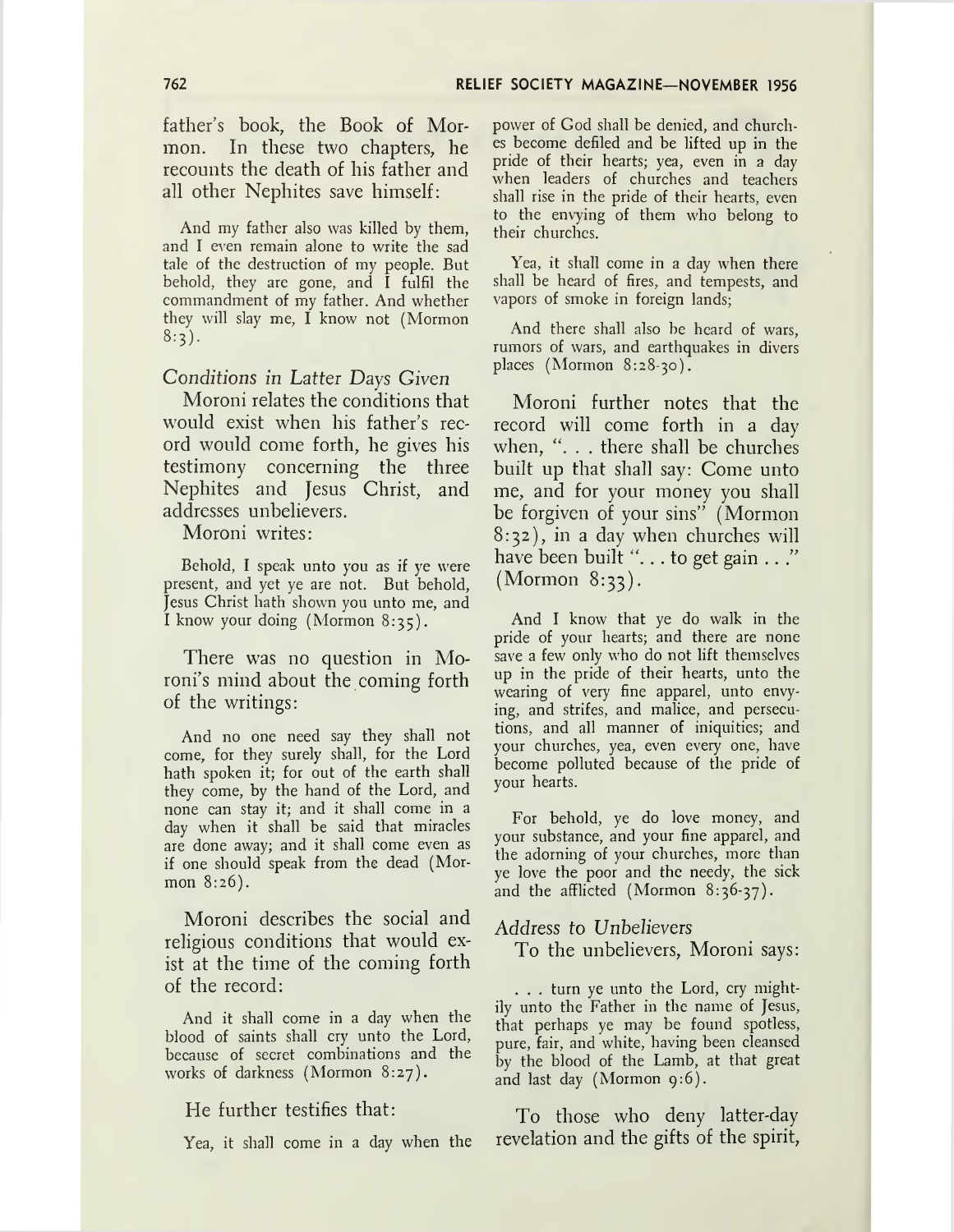#### **LESSON DEPARTMENT 763**

he says that they know not the gospel:

For do we not read that God is the same yesterday, today, and forever, and in him there is no variableness neither shadow of changing? (Mormon 9:9).

Moroni states that the only reason for a lack of miracles is a lack of faith in God. (Mormon 9:20) Recalling the visit of Christ to the Nephites, Moroni calls attention to the fact that Jesus said:

And these signs shall follow them that believe—in my name shall they cast out devils; they shall speak with new tongues; they shall take up serpents; and if they drink any deadly thing it shall not hurt them; they shall lay hands on the sick and they shall recover (Mormon  $9:24$ ).

Moroni calls upon unbelievers, "Be wise in the days of your probation .... See that ye art not baptized unworthily; see that ye partake not of the sacrament of Christ unworthily; but see that ye do all things in worthiness, and do it in the name of Jesus Christ, the Son of the living God; and if ye do this, and endure to the end, ye will in nowise be cast out" (Mormon  $9:28-29$ ).

In concluding the Book of Mormon, Moroni asks those to whom the record will come:

Condemn me not because of mine imperfection, neither my father, because of his imperfection, neither them who have written before him; but rather give thanks unto God that he hath made manifest unto you our imperfections, that ye may learn to be more wise than we have been  $(Mormon 9:31)$ .

### *Discourse on Faith*

When Moroni was abridging the Book of Ether, he inserted some of his own teachings and experiences which are inspirational and reveal the greatness of Moroni's character. He addresses chapter 5 of Ether to the future translator of his writings, saying that the plates may be shown unto three by the power of God.

In the twelfth chapter of Ether, Moroni gives a discourse on faith:

... <sup>I</sup> would show unto the world that faith is things which are hoped for and not seen; wherefore, dispute not because ye see not, for ye receive no witness until after the trial of your faith.

For it was by faith that Christ showed himself unto our fathers, after he had risen from the dead; and he showed not himself unto them until after they had faith in him; wherefore, it must needs be that some had faith in him, for he showed himself not unto the world.

Wherefore, by faith was the law of Moses given. But in the gift of his Son hath God prepared a more excellent way; and it is by faith that it hath been fulfilled.

For if there be no faith among the children of men God can do no miracle among them; wherefore, he showed not himself until after their faith.

Behold, it was the faith of Alma and Amulek that caused the prison to tumble to the earth.

Behold, it was the faith of Nephi and Lehi that wrought the change upon the Lamanites, that they were baptized with fire and with the Holy Ghost.

Behold, it was the faith of Ammon and his brethren which wrought so great a miracle among the Lamanites.

Yea, and even all they who wrought miracles wrought them by faith, even those who were before Christ and also those who were after.

And it was by faith that the three disciples obtained a promise that they should not taste of death; and they obtained not the promise until after their faith.

And neither at any time hath any wrought miracles until after their faith;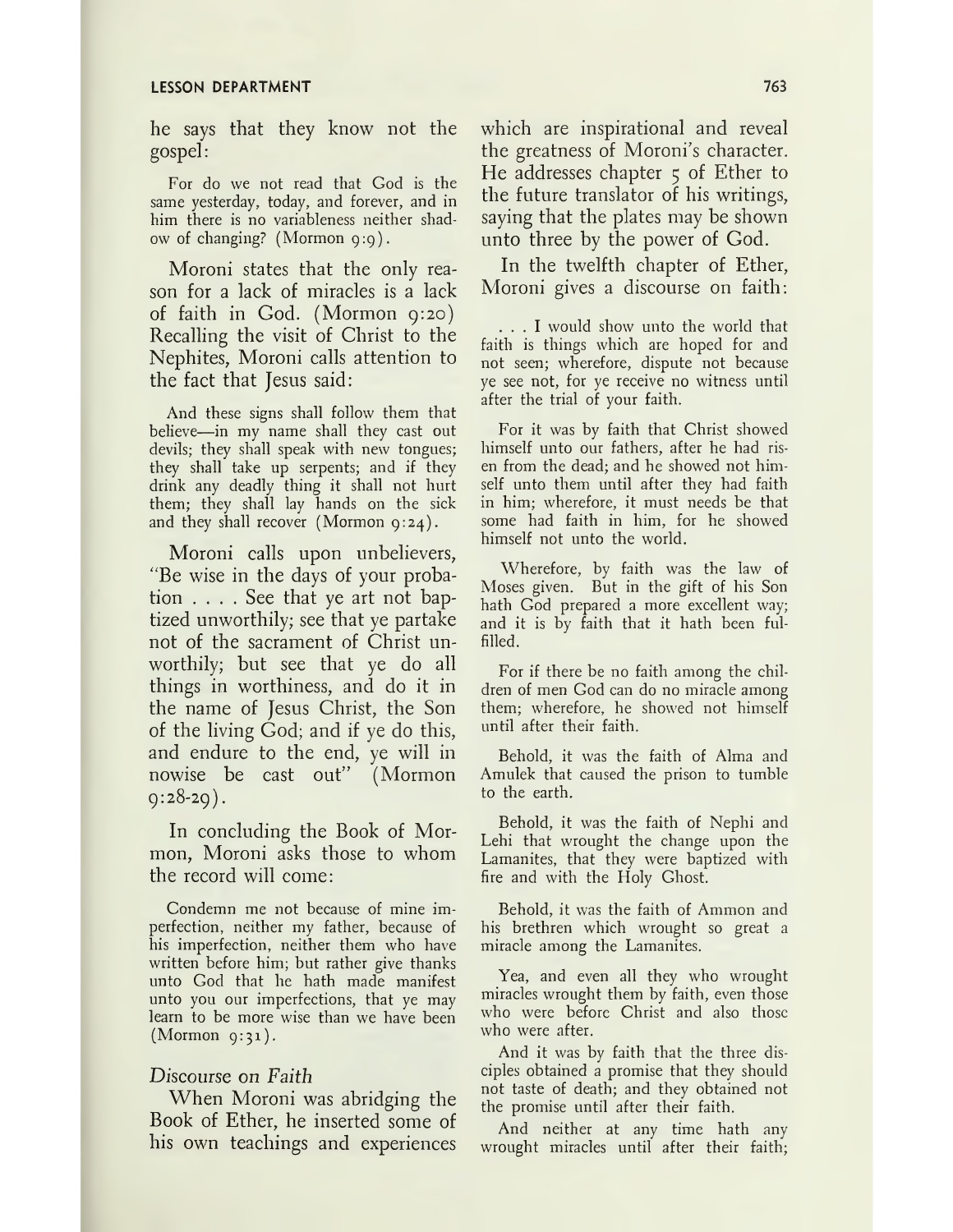wherefore they first believed in the Son of God.

And there were many whose faith was so exceeding strong, even before Christ came, who could not be kept from within the veil, but truly saw with their eyes the things which they had beheld with an eye to faith, and they were glad.

And behold, we have seen in this record that one of these was the brother of Jared  $\ldots$  (Ether 12:6-7, 11-20).

Moroni points out that it was by faith that his ancestors obtained the promise that the record should come to their brethren through the Gentiles, and he expresses a fear which he told the Lord that the Gentiles would mock, when they would receive the record, because of the Nephites' weakness in writing. Moroni then states that the Lord had made the Nephites "... mighty in word by faith  $\ldots$ " (Ether 12:23), but not in writing:

. . . because of the awkwardness of our hands. Behold, thou hast not made us mighty in writing like unto the brother of Jared, for thou madest him that the things which he wrote were mighty even as thou art, unto the overpowering of man to read them.

Thou hast also made our words powerful and great, even that we cannot write them; wherefore, when we write we behold our weakness, and stumble because of the placing of our words; and I fear lest the Gentiles shall mock at our words.

And when I had said this, the Lord spake unto me, saying: Fools mock, but they shall mourn; and my grace is sufficient for the meek, that they shall take no advantage of your weakness ....

I give unto men weakness that they may be humble ....

Behold, I will show unto the Gentiles their weakness, and I will show unto them that faith, hope and charity bringeth unto me—the fountain of all righteousness (Ether 12:24-28).

And Moroni says that he was comforted. He recalled that the brother of Jared removed a mountain by faith, ". . . wherefore thou workest after men have faith .... And I also remember . . . man must hope, or he cannot receive an inheritance in the place which thou hast prepared" (Ether 12:30, 32).

And again, I remember that thou hast said that thou hast loved the world, even unto the laying down of thy life for the world, that thou mightest take it again to prepare a place for the children of men.

And now I know that this love which thou hast had for the children of men is charity; wherefore, except men shall have charity they cannot inherit that place which thou hast prepared in the mansions of thy Father.

Wherefore, I know by this thing which thou hast said, that if the Gentiles have not charity, because of our weakness, that thou wilt prove them, and take away their talent, yea, even that which they have received, and give unto them who shall have more abundantly.

And it came to pass that I prayed unto the Lord that he would give unto the Gentiles grace, that they might have charity.

And it came to pass that the Lord said unto me: If they have not charity it mattereth not unto thee, thou hast been faithful; wherefore, thy garments shall be made clean. And because thou hast seen thy weakness thou shalt be made strong, even unto the sitting down in the place which I have prepared in the mansions of my Father.

And now I, Moroni, bid farewell unto the Gentiles, yea, and also unto my brethren whom I love, until we shall meet before the judgment-seat of Christ, where all men shall know that my garments are not spotted with your blood.

And then shall ye know that I have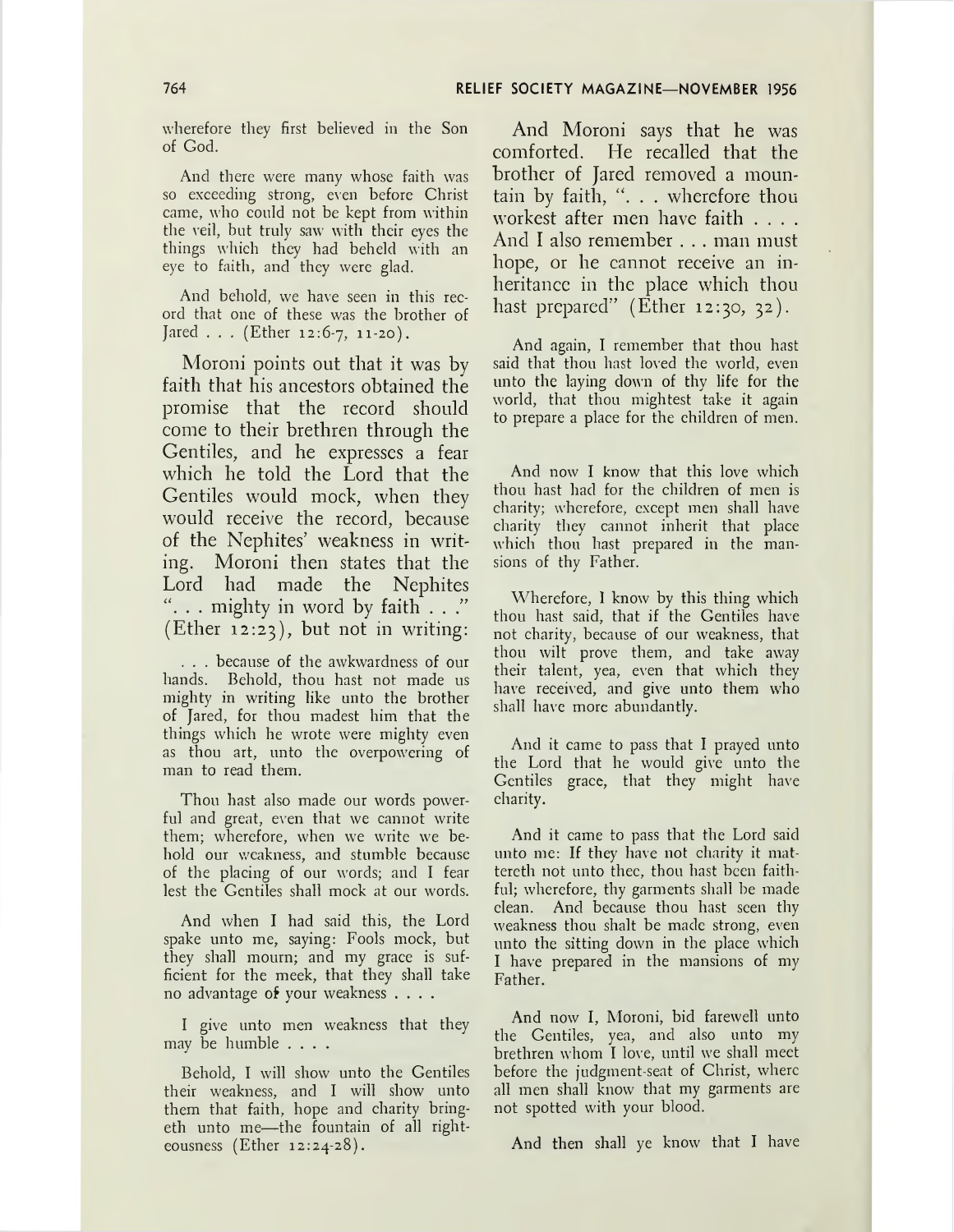seen Jesus, and that he hath talked with me face to face, and that he told me in plain humility, even as a man telleth another in mine own language concerning these things;

And only a few have I written, because of my weakness in writing.

And now, I would commend you to seek this Jesus of whom the prophets and apostles have written, that the grace of God the Father, and also the Lord Jesus Christ, and the Holy Ghost, which beareth record of them, may be and abide in you forever. Amen  $(Ether 12:33-41)$ .

#### *Teachings of the Book of Moroni*

In beginning the Book of Moroni, Moroni says:

Now I, Moroni, after having made an end of abridging the account of the people of Jared, I had supposed not to have written more, but I have not as yet perished; and I make not myself known to the Lamanites lest they should destroy me (Moroni 1:1).

Moroni then discusses principles and ordinances of the gospel. He informs us that he writes these things:

. . . that perhaps they may be of worth unto my brethren, the Lamanites, in some future day, according to the will of the Lord (Moroni 1:4).

Moroni tells them concerning the bestowal of the Holy Ghost by the Nephite twelve. He writes concerning the ordination of priests and teachers. Moroni also gives the two prayers used by the Nephites in administering the bread and wine, both of which we use today in our sacramental service. Finally, he specifies the conditions and mode of baptism. People were not baptized except ". . . they came forth with a broken heart and a contrite spirit, and witnessed unto the

church that they truly repented of all their sins" (Moroni 6:2). After this ordinance was performed they were numbered among the people of the Church.

The people met together frequently:

... to fast and to pray, and to speak one with another concerning the welfare of their souls .... And ... to partake of bread and wine, in remembrance of the Lord Jesus (Moroni 6:5-6).

### These people:

. . . were strict to observe that there should be no iniquity among them; and whoso was found to commit iniquity, and three witnesses of the church did condemn them before the elders, and if they repented not, and confessed not, their names were blotted out ....

But as oft as they repented and sought forgiveness, with real intent, they were forgiven (Moroni 6:7-8).

# *Obtaining* a *Testimony of The Book of Mormon*

Moroni, finally, closes his book and, of course, The Book of Mormon, writing to his brethren, the Lamanites, and giving some specific instructions on how a testimony of the truth of The Book of Mormon may be obtained:

Behold, I would exhort you that when ye shall read these things, if it be wisdom in God that ye should read them, that ye would remember how merciful the Lord hath been unto the children of men. from the creation of Adam even down until the time that ye shall receive these things, and ponder it in your hearts.

And when ye shall receive these tidings, I would exhort you that ye would ask God, the Eternal Father, in the name of Christ, if these things are not true; and if ye shall ask with a sincere heart, with real intent, having faith in Christ, he will manifest the truth of it unto you, by the power of the Holy Ghost.